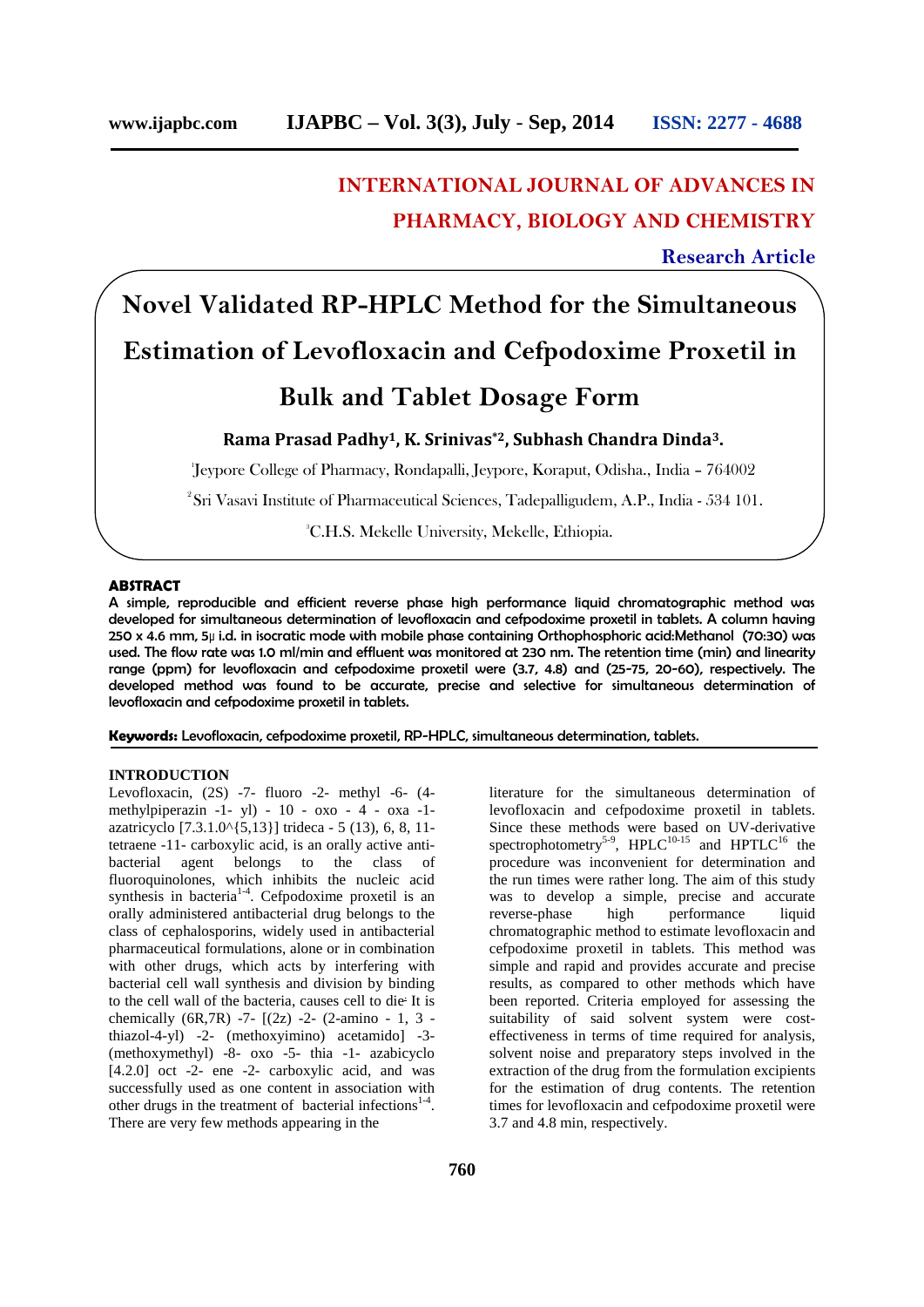## **EXPERIMENTAL**

# **Chromatographic conditions**

The analysis of the drug was carried out on a Waters HPLC system equipped with a reverse phase Waters symmetry shield  $C_{18}$  column (250 mmx4.6mm; 5um), a 2695 LC20AT binary pump, a 20 μl injection loop and a 2998 PDA detector and running on Waters Empower-2 software. The UV spectrum of the drugs was taken using an Elico SL-159 UV-Visible spectrophotometer.

#### **Chemicals and solvents**

The reference sample of levofloxacin and cefpodoxime proxetil was supplied by Lara drugs Pvt Ltd., Hyderabad. HPLC grade water and methanol were purchased from E. Merck (India) Ltd., Mumbai.

#### **Procedure**

A mixture of ortho phosphoric acid and methanol in the ratio of 70:30 v/v was found to be the most suitable mobile phase for ideal separation of levofloxacin and cefpodoxime proxetil. The solvent mixture was filtered through a 0.45μ membrane filter and sonicated before use. It was pumped through the column at a flow rate of 1.0ml/min. The column was maintained at ambient temperature. The pump pressure was set at 800 psi. The column was equilibrated by pumping the mobile phase through the column for at least 30 min prior to the injection of the drug solution. The detection of the drug was monitored at 230 nm. The run time was set at 6 min. Under these optimized chromatographic conditions the retention time obtained for the drugs levofloxacin and cefpodoxime proxetil was 3.7 min and 4.8 min. A typical chromatogram showing the separation of the drug is given in Fig. 1.

# **Calibration plot**

# **Buffer preparation:**

Transferred 1ml of orthophosphoric acid into 500 ml volumetric flask and made upto volume with HPLC grade water and degassed.

#### **Preparation of stock solution:**

Reference solution: Weigh accurately about 25mg of levofloxacin and 20mg of cefpodoxime proxetil. Transferred into a 100ml volumetric flask, dissolved in 30ml of diluent, which contains methanol and water in the ratio 80:20,with the help of sonication. And the solution is cooled to room temperature and system suitability made upto volume with the diluent.

#### **Preparation of working standard solution:**

From the above stock solution, 5ml was taken into a 50ml volumetric flask and dissolved using diluent and made up to the mark. It is sonicated and filtered through 0.45µ membrane.

#### **Preparation of sample drug solution for pharmaceutical formulations:**

Twenty tablets were weighed accurately and crushed to get a powdered blend. From this a quantity of powdered blend equivalent to about 25mg of levofloxacin and 20mg of cefpodoxime proxetil is weighed and taken into a 100 ml volumetric flask. To this add 60 ml of diluent, sonicate for 30min with intermediate shaking [ensure that no lumps are formed], and made upto the volume with diluent and mixed well. Filtered through 0.45µm membrane filter by discarding the first 5 ml and from the above stock solution, 5ml was taken into a 50ml volumetric flask and dissolved using diluent and made up to the mark. It is sonicated and filtered through 0.45µ membrane.

#### **Procedure for calibration curve:**

The contents of the mobile phase were filtered before use through 0.45micron membrane and pumped from the respective solvent reservoirs to the column at a specified flow rate. Prior to injection of the drug solutions, the column was equilibrated for at least 30min with the mobile phase flowing through the system. The chromatographic separation was achieved using a mobile phase consisting of Orthophosphoric acid : Methanol at 70:30V/V the eluent was monitored using PDA detector at a wavelength of 230nm.The column was maintained at ambient temperature  $(27<sup>0</sup>c)$  and an injection volume of 20ul of each of standard and sample solutions were injected into the HPLC system to get the chromatograms. The retention time, peak areas of drug was recorded graph was plotted by taking concentration of the drug on x-axis and peak area on y-axis.

#### **Calculation:**

The amount of drugs present in each pharmaceutical formulation was calculated by using the standard calibration curves (concentration in ppm was taken on x-axis and peak area on y-axis).The results of linearity are furnished in Table 1&2.

#### **Validation of the proposed method**

The specificity, linearity, precision, accuracy, limit of detection, limit of quantification, robustness and parameters were studied systematically to validate the proposed HPLC method for the determination of Levofloxacin and Cefpodoxime proxetil. Solution containing 50µg/ml for levofloxacin and 40µg/ml for cefpodoxime proxetil was subjected to the proposed HPLC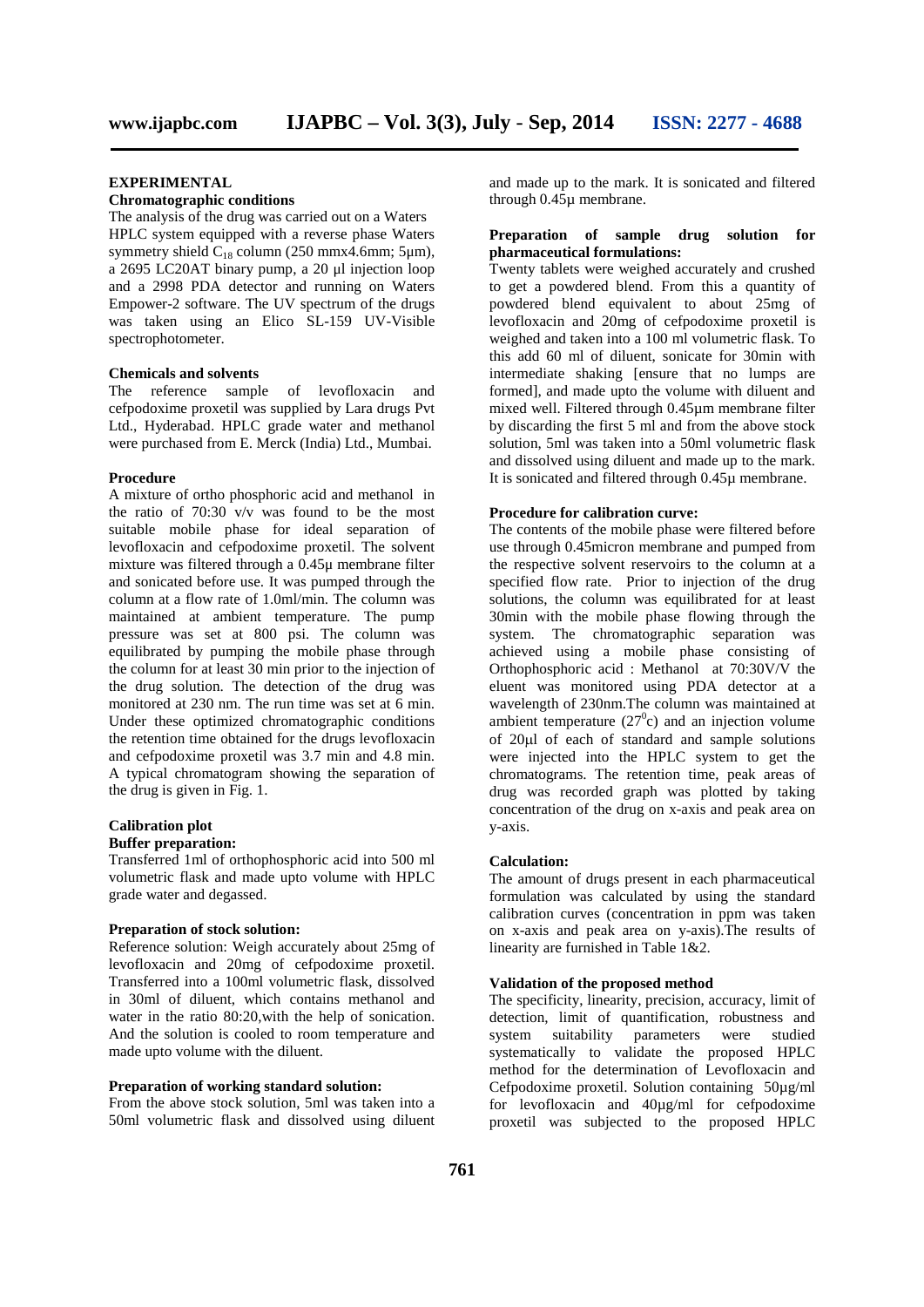analysis to check intra-day and inter-day variation of the method and the results are furnished in Table- 3&4. The accuracy of the HPLC method was assessed by analyzing solutions of levofloxacin and cefixime at 50, 100 and 150% concentrated levels by the proposed method. The results are furnished in Table-5&6. The system suitability parameters are given in Table-7.The results of assay of the drugs was furnished in Table 8&9.

#### **RESULTS AND DISCUSSION**

In the proposed method, the retention time of levofloxacin and cefpodoxime proxetil was found to be 3.7 min and 4.8 min. Quantification was linear in the concentration range of 25-75ppm for levofloxacin and 20-60ppm for cefpodoxime proxetil. The regression equation of the linearity plot of concentration of levofloxacin and cefpodoxime proxetil over its peak area was found to be  $Y=5719+16616X$   $(r^2=0.99)$  for levofloxacin and Y=5382+19288X ( $r^2$ =0.99) for cefpodoxime proxetil, where X is the concentration of levofloxacin and cefpodoxime proxetil (ppm) and Y is the corresponding peak area. The number of theoretical plates calculated was 10362 for levofloxacin and 8134 for cefpodoxime proxetil, which indicates

efficient performance of the column. The limit of detection and limit of quantification for levofloxacin were found to be 0.002 μg and 0.008 μg and for cefpodoxime proxetil were found to be 0.006 μg and 0.02 μg respectively, which indicates the sensitivity of the method. The use of orthophosphoric acid and methanol in the ratio of 70:30 v/v resulted in peak with good shape and resolution. The high percentage of recovery indicates that the proposed method is highly accurate. No interfering peaks were found in the chromatogram of the formulation within the run time indicating that excipients used in tablet formulations did not interfere with the estimation of the drug by the proposed HPLC method.

### **CONCLUSION**

The proposed HPLC method is rapid, sensitive, precise and accurate for the determination of levofloxacin and cefpodoxime proxetil and can be reliably adopted for routine quality control analysis of levofloxacin and cefpodoxime proxetil in its tablet dosage forms. The proposed method is cost effective, using isocratic mode and the retention time of the drugs is very less when compared with the existing methods and analysis of the samples can be done in less time.



**Typical chromatogram of levofloxacin and cefpodoxime proxetil**

| Calibration data of the method (levofloxacin)     |         |  |  |
|---------------------------------------------------|---------|--|--|
| Mean peak area $(n=5)$<br>Concentration $(-g/ml)$ |         |  |  |
|                                                   |         |  |  |
| 25                                                | 2333535 |  |  |
| 37.5                                              | 3505494 |  |  |
| 50                                                | 4673695 |  |  |
| 62.5                                              | 5841370 |  |  |
| 75                                                | 7015486 |  |  |

**Table 1**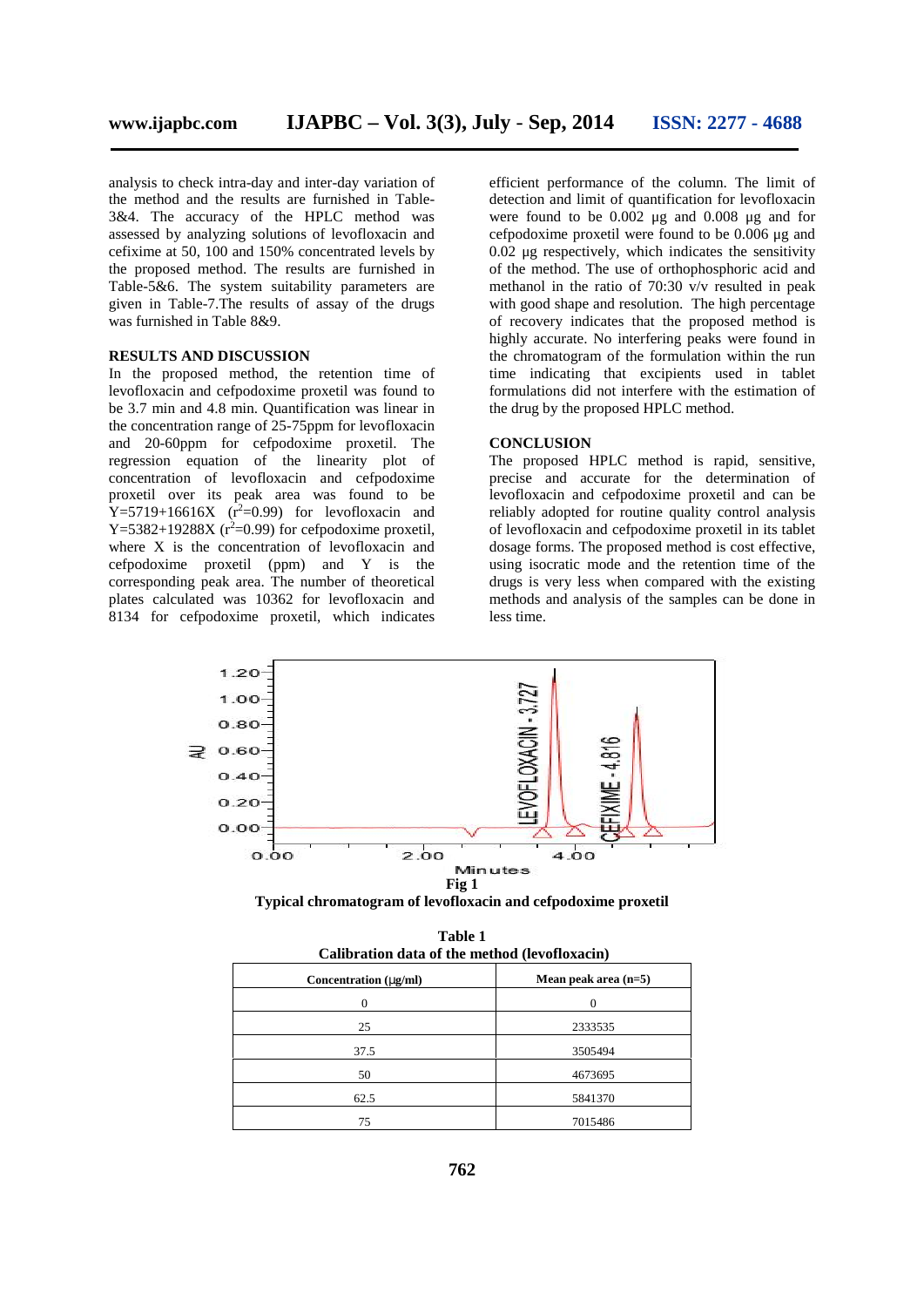**Table 2 Calibration data of the method (cefpodoxime proxetil)**<br>Concentration (~g/ml) Mean peak area (n=5) **Concentration (** $-g/ml$ ) 0 0

| 20 | 1906610 |
|----|---------|
| 30 | 2859061 |
| 40 | 3810769 |
| 50 | 4763750 |
| 60 | 5716217 |

**Table 3 Precision of the proposed HPLC method (levofloxacin)**

| <b>Concentration of</b><br>$levofloxacin(50-g/ml)$ | Peak area |           |
|----------------------------------------------------|-----------|-----------|
|                                                    | Intra day | Inter day |
| Injection-1                                        | 4678289   | 4675865   |
| Injection-2                                        | 4677549   | 4679586   |
| Injection-3                                        | 4676508   | 4678921   |
| Injection-4                                        | 4675202   | 4668954   |
| Injection-5                                        | 4677862   | 4675462   |
| Injection-6                                        | 4678224   | 4672168   |
| Average                                            | 4677272   | 4675159   |
| <b>Standard Deviation</b>                          | 1202.8    | 4044.4    |
| $%$ RSD                                            | 0.02      | 0.08      |

## **Table 4**

**Precision of the proposed HPLC method (cefpodoxime proxetil)**

| <b>Concentration of cefpodoxime</b> |           | Peak area |
|-------------------------------------|-----------|-----------|
| $proxetil(40-g/ml)$                 | Intra day | Inter day |
| Injection-1                         | 3818769   | 3825649   |
| Injection-2                         | 3812585   | 3824892   |
| Injection-3                         | 3812077   | 3827965   |
| Injection-4                         | 3812886   | 3826413   |
| Injection-5                         | 3817130   | 3824673   |
| Injection-6                         | 3811304   | 3829641   |
| Average                             | 3814125   | 3826539   |
| <b>Standard Deviation</b>           | 3054.6    | 1931.7    |
| $%$ RSD                             | 0.08      | 0.05      |

**Table 5 Accuracy studies (levofloxacin)**

| Concentration | Amount added (ppm) | Amount found (ppm) | % Recovery | % Mean recovery |
|---------------|--------------------|--------------------|------------|-----------------|
| 50%           | 24.7               | 24.96              | 101.05     |                 |
| 100%          | 49.71              | 49.93              | 100.44     | 100.68%         |
| 150%          | 74.52              | 74.94              | 100.56     |                 |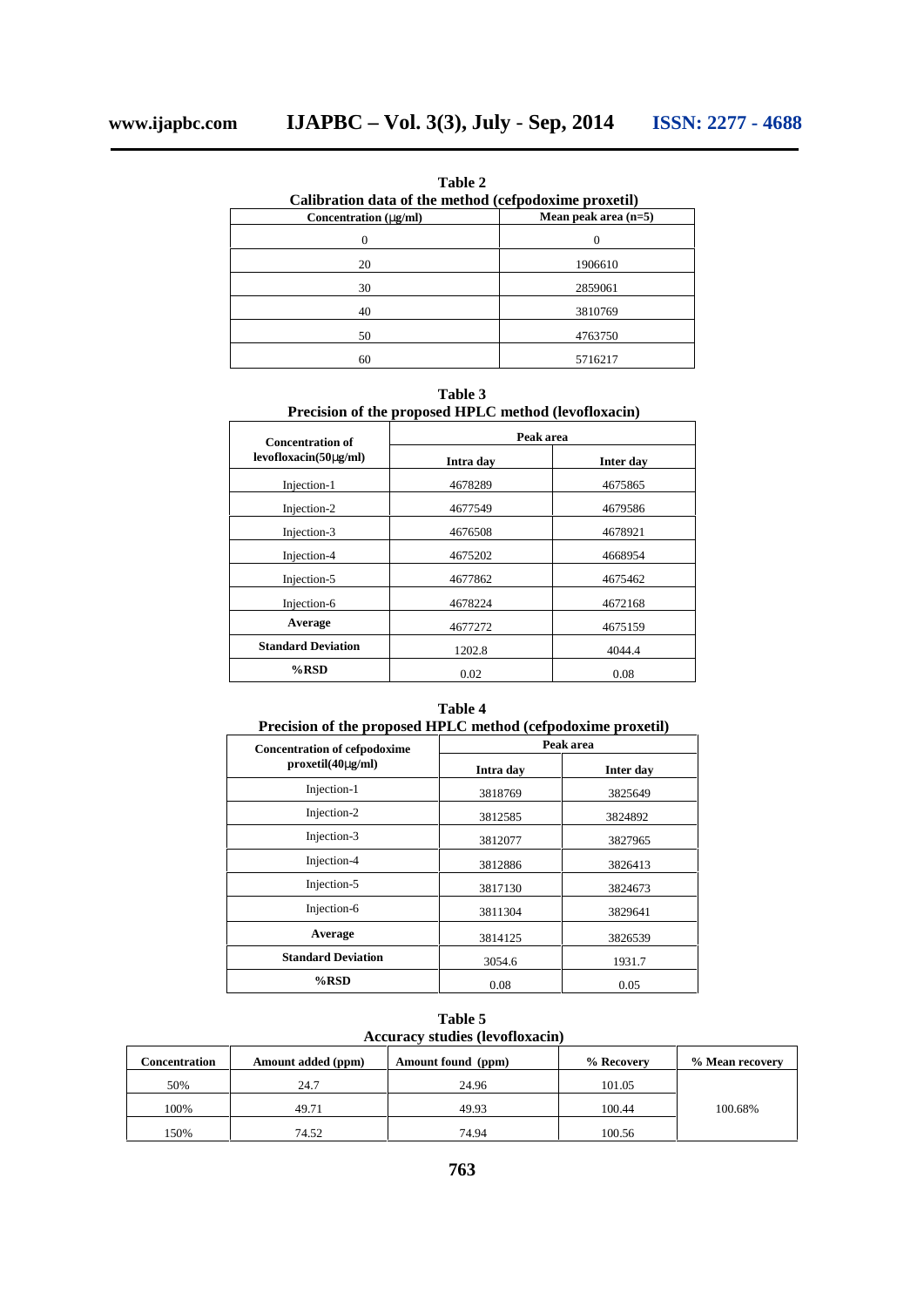**Table 6 Accuracy studies (cefpodoxime proxetil)**

| Concentration | Amount added (mg) | Amount found (mg) | % Recovery | % Mean recovery |
|---------------|-------------------|-------------------|------------|-----------------|
| 50%           | 19.80             | 19.96             | 100.80%    |                 |
| 100%          | 39.60             | 39.86             | 100.65%    | 100.56%         |
| 150%          | 59.49             | 59.63             | 100.23%    |                 |

**Table 7 System suitability parameters**

| <b>Parameter</b>        | <b>Result (Levofloxacin)</b> | <b>Result (Cefixime)</b> |  |  |
|-------------------------|------------------------------|--------------------------|--|--|
| Linearity $(\mu g/ml)$  | $25 - 75$                    | $20 - 60$                |  |  |
| Correlation coefficient | 0.99                         | 0.99                     |  |  |
| Theoretical plates (N)  | 10362                        | 8134                     |  |  |
| Tailing factor          | 1.19                         | 1.26                     |  |  |
| LOD (µg/ml)             | 0.002                        | 0.006                    |  |  |
| $LOQ$ ( $\mu$ g/ml)     | 0.008                        | 0.02                     |  |  |

**Table 8 Assay (Levofloxacin)**

| <b>Formulation</b> | Label claim (mg) | Amount found (mg) | % Amount found |
|--------------------|------------------|-------------------|----------------|
| Brand 1            | 50               | 50.09             | 100.18         |
| Brand 2            | 50               | 50.13             | 100.26         |

**Table 9 Assay (Cefixime)**

| <b>Formulation</b> | Label claim (mg) | Amount found (mg) | % Amount found |
|--------------------|------------------|-------------------|----------------|
| Brand 1            | 40               | 12.45             | 101.12         |
| Brand 2            | 40               | 12.59             | 101.47         |

#### **REFERENCES**

- 1. Satoshkar RS, Bhandarkhar SD and Ainapure SS. Pharmacology and pharmacotherapeutics, 17<sup>th</sup> edition, Popular Prakashan, Mumbai, India, 2001.
- 2. Skoog DA, West DM and Holler FJ (1996). *Fundamentals of Analytical Chemistry.* 7<sup>th</sup> ed. Philadephia: Saunders College Publishing. p. 1-3.
- 3. Snyder LR, Kirkland JJ and Glajch JL (1997). Practical HPLC Method Development. 2<sup>nd</sup> ed. New York: Wiley. p. 1-20.
- 4. Levofloxacin 219.1 (15283-V),Cefixime 166.2  $(12006-g)$ , Martindale, 3<sup>rd</sup> edition.
- 5. Development And Validation Of Analytical Methods For Simultaneous Estimation Of Cefixime And Levofloxacin In Pharmaceutical Dosage Form, American Journal Of Pharmatech Research, 2013; 2249-3387.
- 6. Payal Patel, Helly Shah, Kushbu Patel, Dr. Mandev Patel; Development And Validation Of Spectrophotometric Methods Simultaneous Estimation Of Cefixime Trihydrate And Levofloxacin Hemihydrate In Their Combined Tablet Dosage Form; International Journal Of Pharmaceutical Research And Bio-Science; 2012, 1(5): 502-515.
- 7. Makale Künye Bilgisi; Development and Validation Of Spectrophotometric Methods For Simultaneous Estimation Of Cefixime Trihydrate And Levofloxacin Hemihydrate In Their Combined Tablet Dosage Form; International Journal Of Pharmacy And Pharmaceutical Research 2012, 1, 110-113.
- 8. Rajeshree C.Kavar, Birju M. Savaliya, Arvind J. Lakkad, Smita V. Soriya, Kaushik G.Kapuriya, Shital D. Faldu; Q-Absorbance Ratio Spectrophotometric Method For The